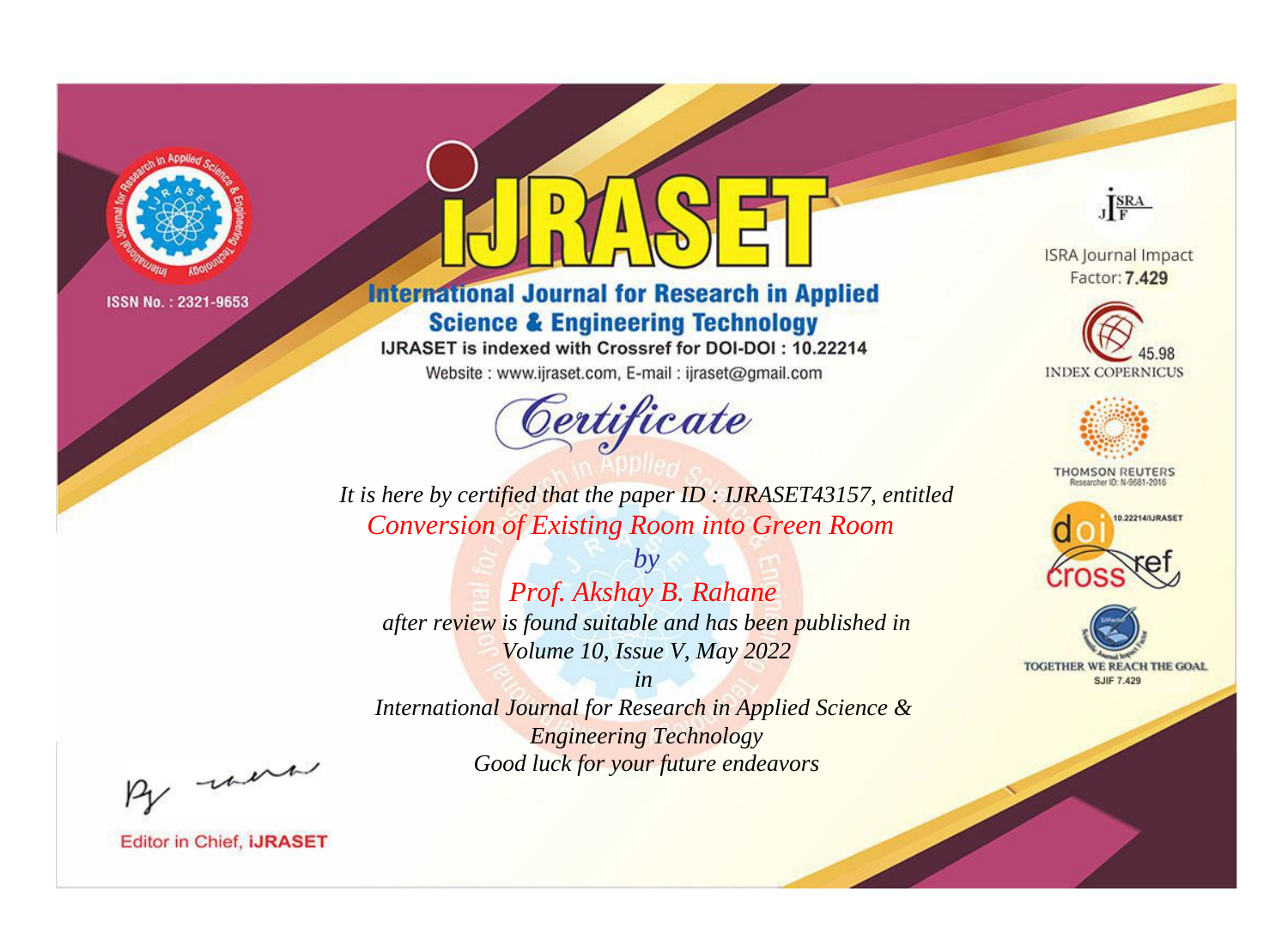

# **International Journal for Research in Applied Science & Engineering Technology**

IJRASET is indexed with Crossref for DOI-DOI: 10.22214

Website: www.ijraset.com, E-mail: ijraset@gmail.com



JERA

**ISRA Journal Impact** Factor: 7.429





**THOMSON REUTERS** 



TOGETHER WE REACH THE GOAL **SJIF 7.429** 

It is here by certified that the paper ID: IJRASET43157, entitled **Conversion of Existing Room into Green Room** 

 $b\nu$ **Prachil Pradip Kolhe** after review is found suitable and has been published in Volume 10, Issue V, May 2022

 $in$ International Journal for Research in Applied Science & **Engineering Technology** Good luck for your future endeavors

By morn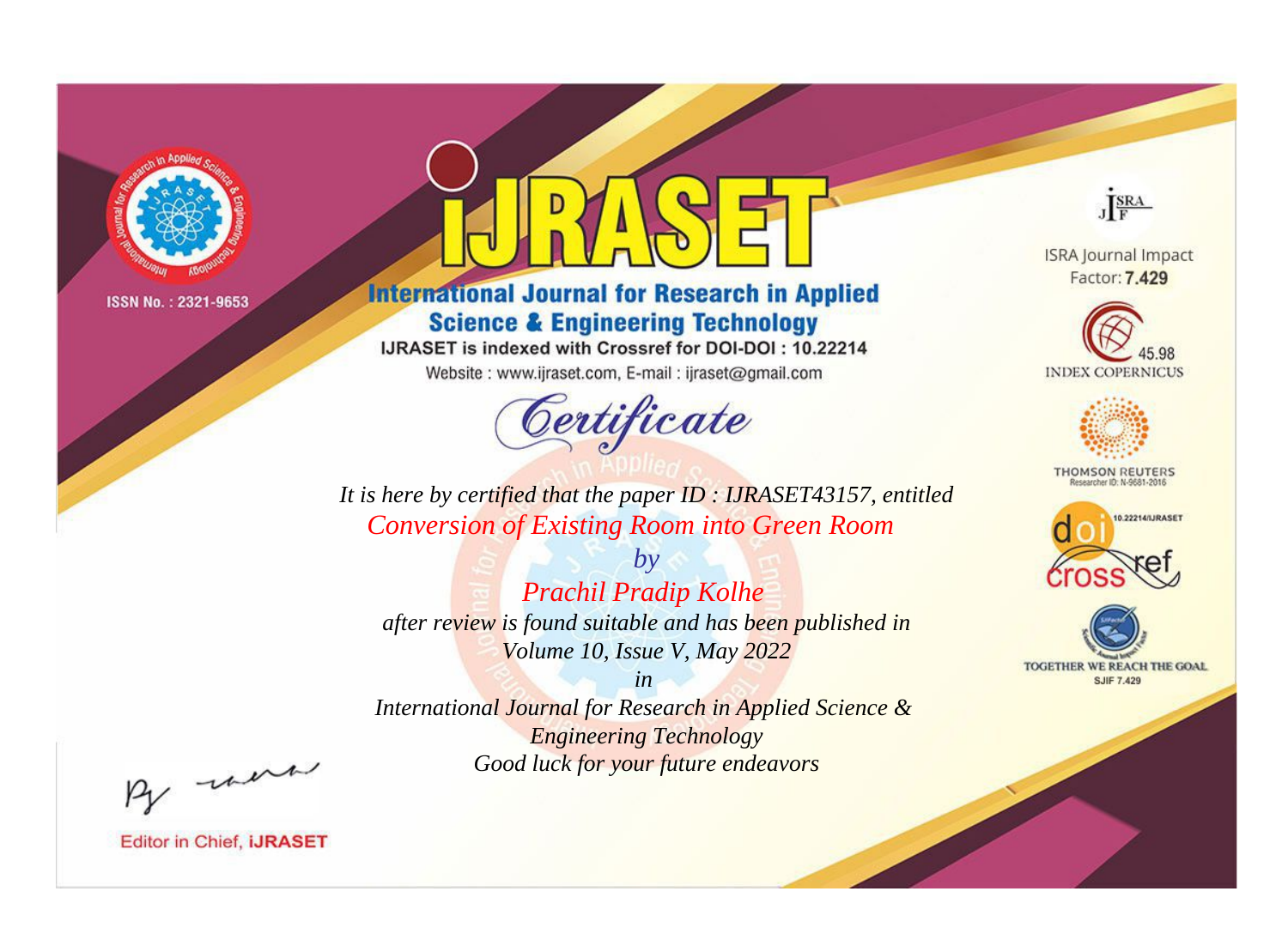

# **International Journal for Research in Applied Science & Engineering Technology**

IJRASET is indexed with Crossref for DOI-DOI: 10.22214

Website: www.ijraset.com, E-mail: ijraset@gmail.com



JERA

**ISRA Journal Impact** Factor: 7.429





**THOMSON REUTERS** 



TOGETHER WE REACH THE GOAL **SJIF 7.429** 

*It is here by certified that the paper ID : IJRASET43157, entitled Conversion of Existing Room into Green Room*

*by Shravan Chandrakant Chavan after review is found suitable and has been published in Volume 10, Issue V, May 2022*

*in* 

*International Journal for Research in Applied Science & Engineering Technology Good luck for your future endeavors*

By morn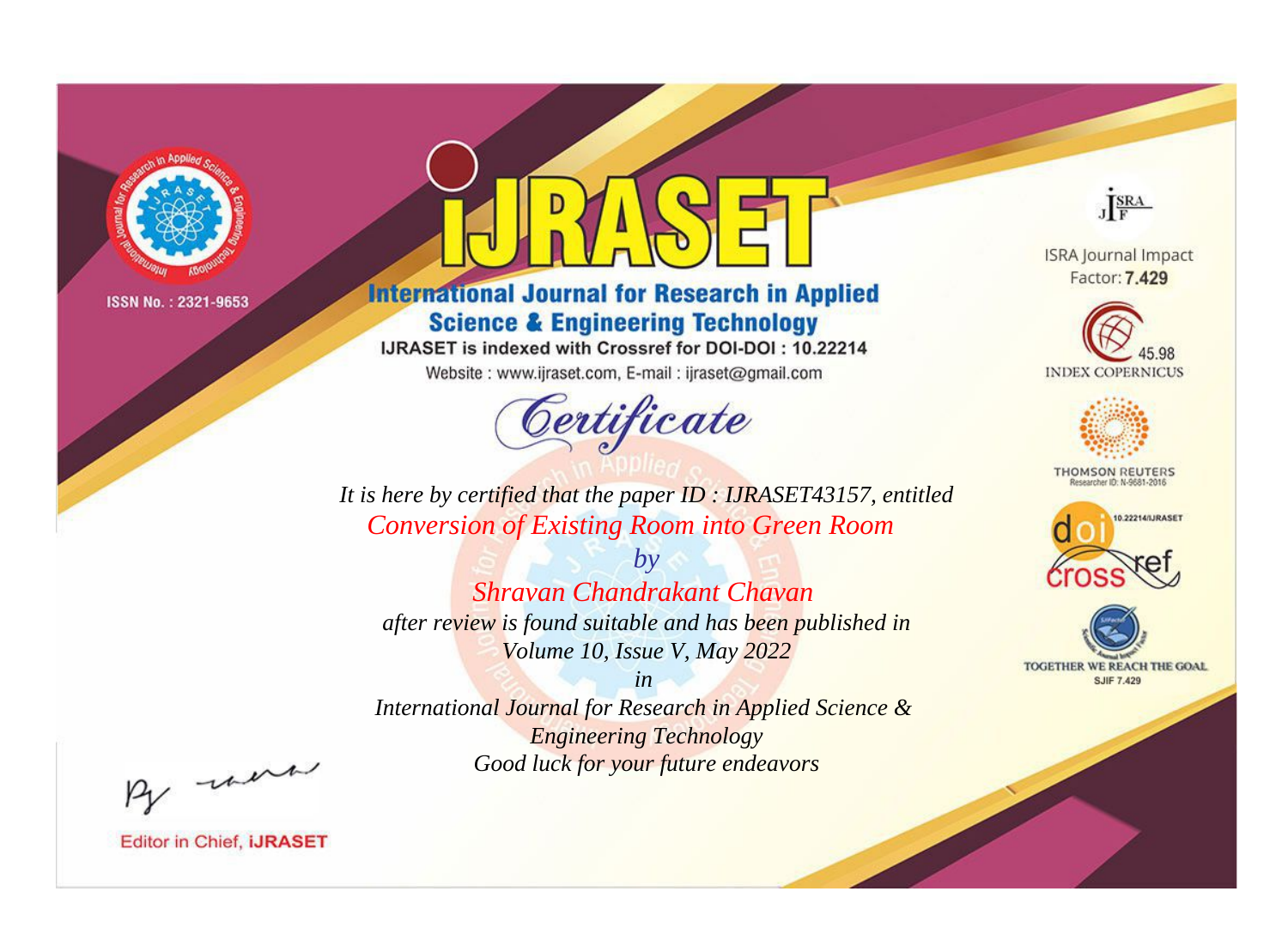

# **International Journal for Research in Applied Science & Engineering Technology**

IJRASET is indexed with Crossref for DOI-DOI: 10.22214

Website: www.ijraset.com, E-mail: ijraset@gmail.com



JERA

**ISRA Journal Impact** Factor: 7.429





**THOMSON REUTERS** 



TOGETHER WE REACH THE GOAL **SJIF 7.429** 

It is here by certified that the paper ID: IJRASET43157, entitled **Conversion of Existing Room into Green Room** 

 $b\nu$ Shubhankar Jalandar Bhokare after review is found suitable and has been published in Volume 10, Issue V, May 2022

 $in$ International Journal for Research in Applied Science & **Engineering Technology** Good luck for your future endeavors

By morn